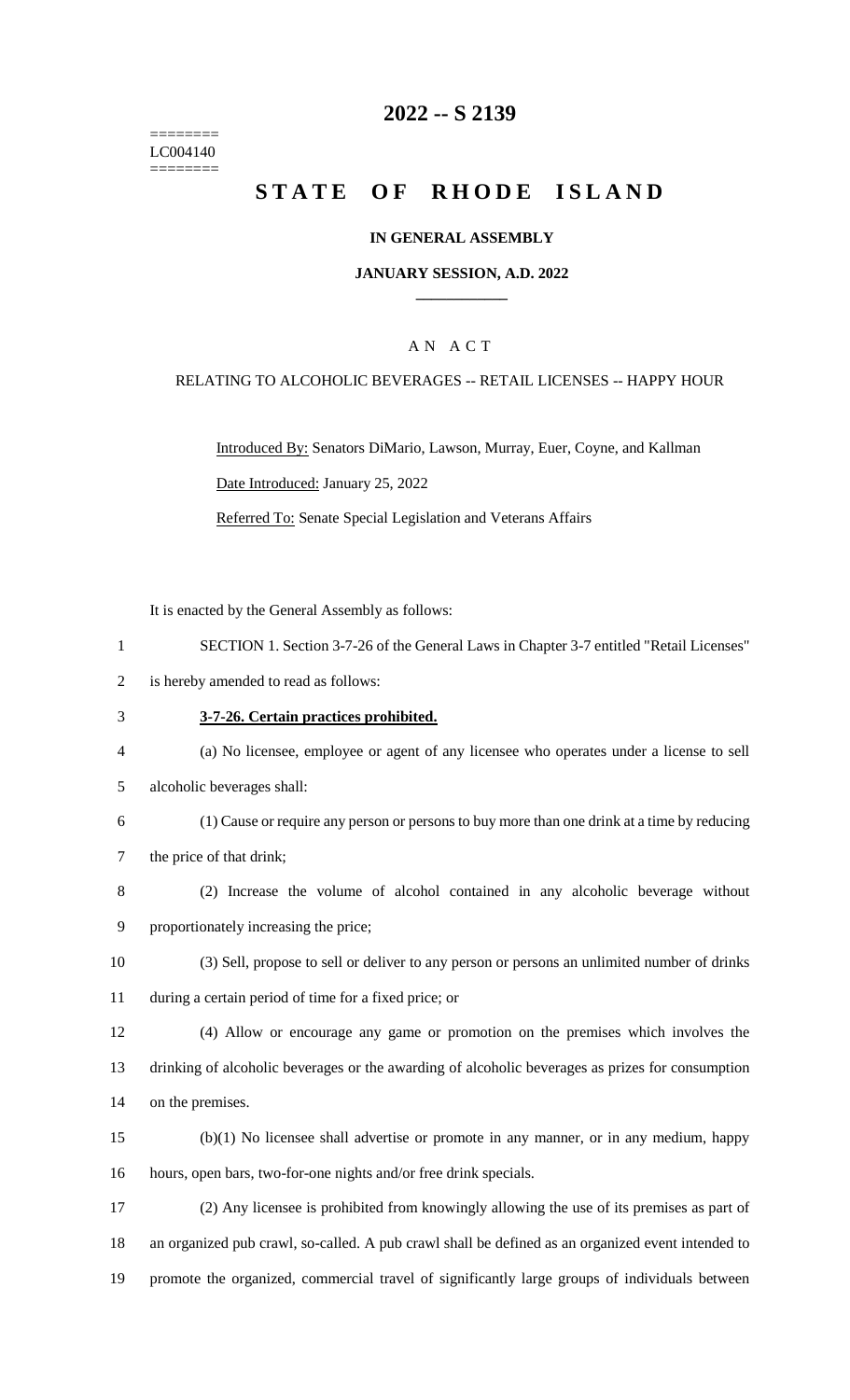licensed premises for the primary purpose of consuming alcoholic beverages at more than one premise. Evidence of a pub crawl shall include, but not be limited by:

 (i) The existence of advertising, flyers, tickets or other printed or electronic material promoting or describing a planned pub crawl;

 (ii) Organized, commercial transportation intended to move a total of fifty (50) or more individuals from one premise to another in an organized fashion; and

 (iii) Evidence of compensation paid to an organizer by participants in a pub crawl. The department of business regulation is authorized to promulgate rules and regulations consistent with this section.

 (c) Nothing in this section shall be construed to prohibit a licensee from offering free food or entertainment at any time; or to prohibit licensees from including an alcoholic beverage as part of a meal package; or to prohibit the sale or delivery of wine by the bottle or carafe when sold with meals or to more than one person; or to prohibit free wine tastings. Except as otherwise limited by this section, nothing contained in this section shall limit or may restrict the price which may be charged by any licensee for any size alcoholic beverage to be consumed on the licensed premises.

 (d) Adherence to this section is deemed to be a condition attached to the issuance and/or continuation of every license to sell alcoholic beverages for consumption on the licensed premises, and this section shall be enforced by the applicable local licensing authority, its agents, and the department.

 (e) Notwithstanding the prohibition of happy hours contained in subsection (b)(1) of this section, happy hour drink specials served as part of a larger transaction that includes a meal are 22 permitted. For the purposes of this section, "happy hour" means a period of time during which a licensee sells or provides discount alcoholic beverages. For the purposes of this subsection, a 24 "meal" means food prepared on the premises which is sufficient to constitute breakfast, lunch or dinner. Snacks including, but not limited to, pretzels, popcorn, chips, or similar food do not meet 26 the definition of a meal. The department of business regulation shall promulgate rules and regulation to implement the provisions of this subsection.  $\left(\frac{e}{f}\right)$  The provisions of this section are deemed to be severable and any final decision by

 a court of competent jurisdiction holding that any provision of this section is void, shall not make void nor affect any of the remaining provisions of this section.

SECTION 2. This act shall take effect upon passage.

======== LC004140 ========